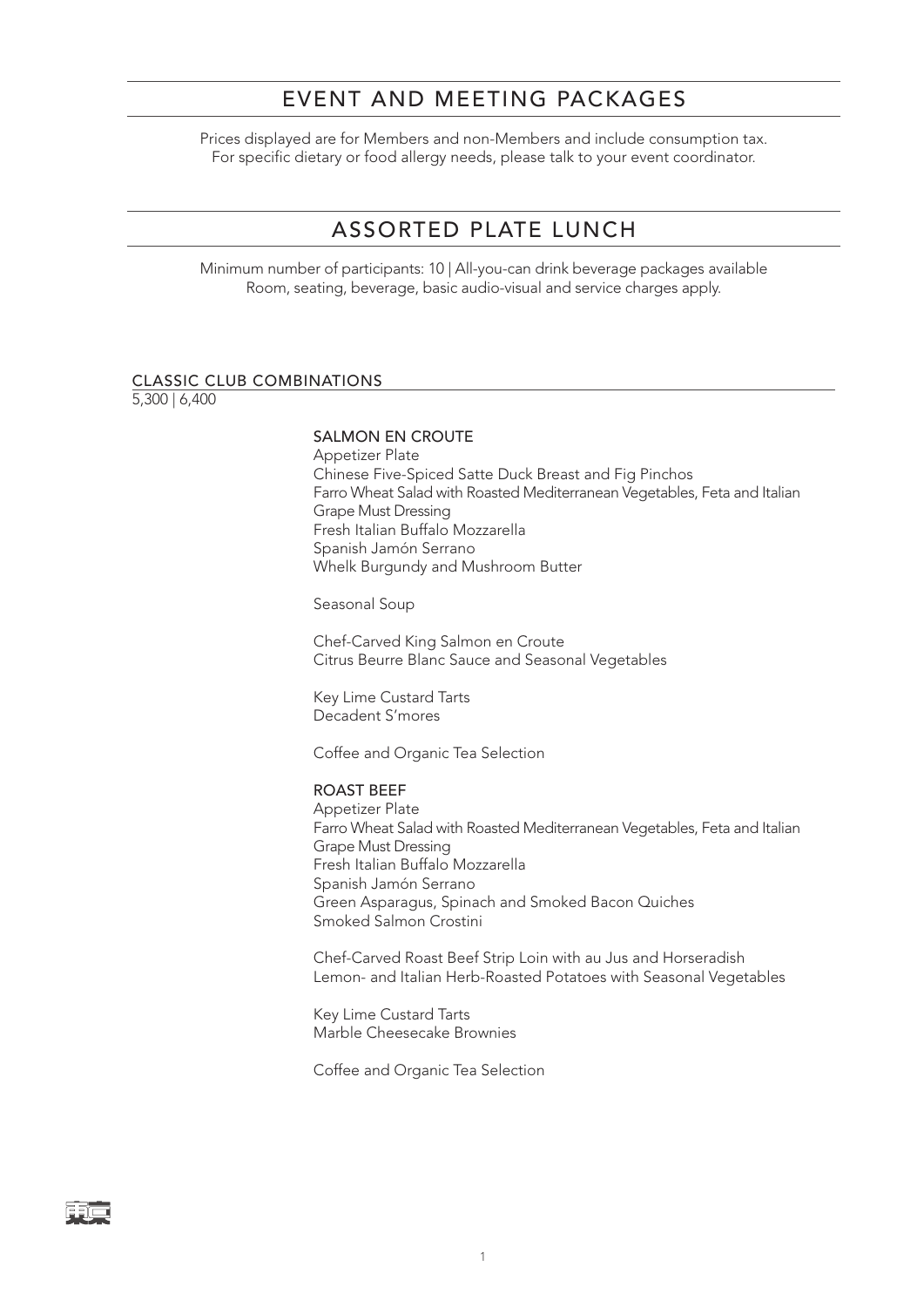# EVENT AND MEETING PACKAGES

Prices displayed are for Members and non-Members and include consumption tax. For specific dietary or food allergy needs, please talk to your event coordinator.

# COURSE LUNCH

Room rental, beverages, basic audio-visual and service charges apply.

## PREMIUM

6,700 | 8,100

Fresh Baked Rolls with Whipped Butter

Low Country Crab Soup

Pan-Roasted Sanriku Scallop Arugula Salad with Romesco Sauce

5oz (140g) Australian Tenderloin Chimichurri and Smoked Eggplant Purée

Key Lime Custard Pie Hokkaido Yogurt Sauce

Coffee and Organic Tea Selection

CLASSIC CREATIONS 4,900 | 5,900

> LOCAL & LITE Fresh Baked Rolls with Whipped Butter

Arugula Salad Goat Cheese, Avocado, Dried Cranberries, Walnuts and Spiced Quince Dressing

Chai-Spiced Roast Chicken Breast Yellow Corn Coulis, Green Beans, Creamy Potato and Truffle Oil

California Almond Milk Panna Cotta with Seasonal Fruit Sauce

Coffee and Organic Tea Selection